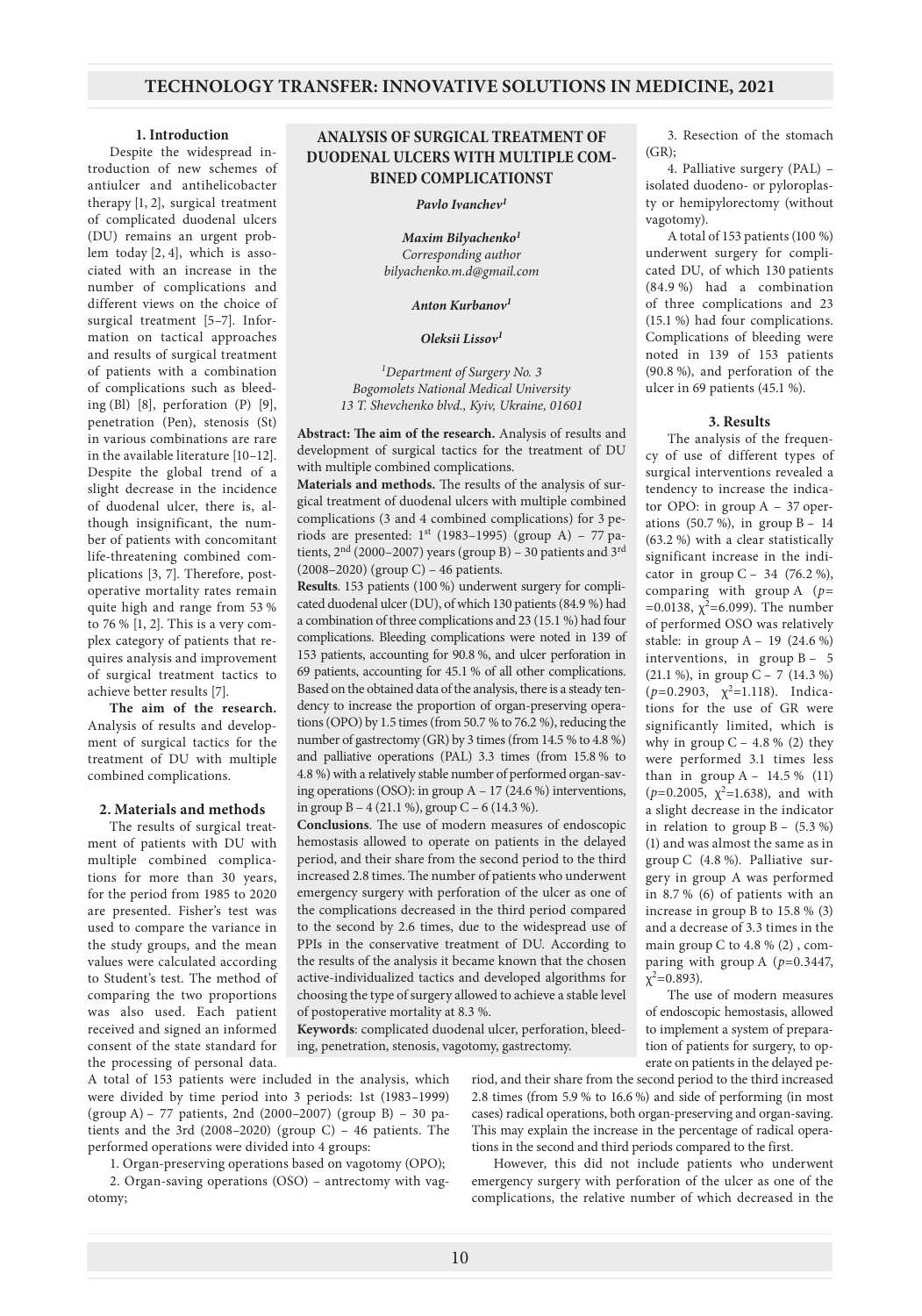third period (group C) compared to the second (group B) 2.6 times. This is due to the widespread use of modern PPIs in the conservative treatment of DV. With a combination of three complications, where bleeding is combined with perforation and stenosis, or bleeding is combined with perforation and penetration, surgery was an emergency. Peritonitis occurred during perforation in combination with bleeding, when they develop simultaneously, or perforation developed on the background of gastric bleeding and to some extent pronounced posthemorrhagic anemia.

It can be noted that the number of patients with a combination of complications (Bl+Pen+St) in the first period (group A) was 68.8 % (53 of 77) and was 2.6 times higher than in the second period (group B) – 26.3 % (5 out of 19). At the same time, on the contrary, there is a significant and statistically significant increase in the relative rate in the third period (group C) – 71.4 % (33 of 46) compared to the second period (group B) 2.7 times ( $p=0.0025$ ,  $\chi^2=9,113$ ). The rate of patients with a combination of complications (Bl+P+Pen) was the lowest in the first period of 5.8 % (4), then increased in the second period (group B) – 26.3 % (5) 4.5 times and decreased again 3.7 times to 7.1 % (3) in the third period (group C) compared with the second (*p*=0.099,  $\chi^2$ =2.721). The combination of three complications (Bl+P+St) was 11.5 % (15 of 130) and occurred with approximately the same frequency in the first period (group A) – 17.4 % (12 of 69) and the second period (group B) – 15.8 % (3 out of 19) with no such cases in the third period (group C). The percentage of combination complications (P+Pen+St) was the lowest in the first period (group A) – 7.3 % (5) and significantly increased 4.3 times in the second period (group B) to 31.6 % (6) (*p*=0.0147,  $\chi^2$ =5.956) and slightly decreased in the third period (group C) – 21.4 % (9) ( $p=0.5921$ ,  $\chi^2=0.287$ ) compared with group B. With a combination of four complications, (Bl+P+Pen+St) duodenal ulcers in patients with general peritonitis performed only palliative pyloroplasty; with diffuse peritonitis and in young and middle-aged patients – selective vagotomy with antrumectomy was performed; in local peritonitis, a selective vagotomy was performed with one of the types of drainage operations. The highest rate of combination of four complications (Bl+P+Pen+St) was observed in the second period (group B) – 47.8 % (11) and decreased 2.75 times in the third period (group C) (*p*=0,3039,  $\chi^2$ =1,057). The rate of combination of four complications in the first period (group A) was 34.8 % (8), which is 2 times more than in the third period (group C) – 17.4 % ( $p=0.5488$ ,  $\chi^2=0.359$ ).

#### **5. Discussion**

Analyzing the absolute number of cases of complicated DU by years and by observation periods, it should be noted the growth of the indicator in the period 1996–1999, which may be due to a number of socio-economic factors that acted in the specified period, followed by a significant decrease in the indicator. wide introduction of effective PPIs and application of eradication therapy at DU in practice of therapists and gastroenterologists. In the first period (group A) there were at duodenal ulcers 77 patients with 3 complications – 69, from 4 – 8. In the second period (group B) 30 patients with duodenal ulcer with 3 complications – 19, out of 4–11 patients. In the third period (group C) (46) with duodenal ulcers with three complications there were 42 patients, and with four – 4 patients. In duodenal ulcers, the absolute number of patients increased slightly from the second (group B) to the third period (group C) from 30 cases to 46 and decreased 2.6 times compared with group A (77). However, it should be noted that the combination of 4 complications occurred only in all groups with a decrease of more than 2 times in the third period (group C), which can be explained by the widespread introduction of antiulcer and erythematous therapy with the appointment of modern powerful PPIs in the practice of gastroenterologists and therapists who treat uncomplicated gastroduodenal ulcers.

The relative number of patients with three to four complications varied in groups. The number of patients with three complications in group C (91.3 %) compared with group B (64.7 %) increased 1.5 times and slightly (1.1 times) compared to group A (89 %). There were only 4 patients with four complications in group C. At the same time, there was an increase in this indicator in group B (35.3 %) by 3.2 times compared to the first period (group A).

In the second and third periods with complicated DU, active-individualized tactics were used, a system for predicting the risk of early recurrence of bleeding and performing emergency operations in the first 6–12 hours after hospitalization of the patient with unstable hemostasis in the ulcer was used. This system reduces the number of patients operated on at the rate of early recurrence of bleeding (emergency operations at the rate of recurrence of bleeding), in addition, effective measures of primary endoscopic hemostasis allowed to prepare the patient for surgery and shift the focus to surgery in the delayed period after anemia examination and preparation of the patient. However, it should be noted a significant increase in the percentage of operations at the height of bleeding (including the height of GIB) in the third period (group C) compared with the second period (group B) 3.6 times and with the first period (group A) 1.7 times, which confirms the meaning of the developed and applied active-individualized tactics in the combination of complications, when the risk of RBl is often high.

Based on the results of the analysis, the chosen activeindividualized tactics and developed algorithms for choosing the type of surgery allowed to achieve a stable level of postoperative mortality at 8.3 % in this extremely severe group of patients. This algorithm can be applied and implemented by the surgical service throughout the country.

**Study limitations.** This analysis included 153 patients with surgical profile who had duodenal ulcers with three and four combined complications. Patients with one or two combined complications were not included in the analysis. The time period from 1985 to 2020.

**The prospects for the further research.** Based on the results of the analysis, active-individualized tactics of managing patients of this cohort were developed and implemented, which in the long run will reduce both the number of complications and the overall mortality.

#### **6. Conclusions**

1. There is a steady tendency to increase the share of OSH, a significant decrease in the number of cervical and palliative operations with a relatively stable rate of OZO.

2. The most common complication was bleeding and was noted in 90.8 % of all patients, and the second most common complication was perforation of the ulcer, which was found in 45.1 % of all other complications.

3. According to the analysis, resection techniques are practically not used in this cohort of patients, because they are traumatic and physiologically unreasonable.

4. According to the results of the analysis the developed algorithm of a choice of an operative measure allows to optimize surgical tactics at a simultaneous combination of three complications of duodenal ulcers.

5. Tactics of surgical treatment of patients with multiple combined complications of duodenal ulcers at present should be